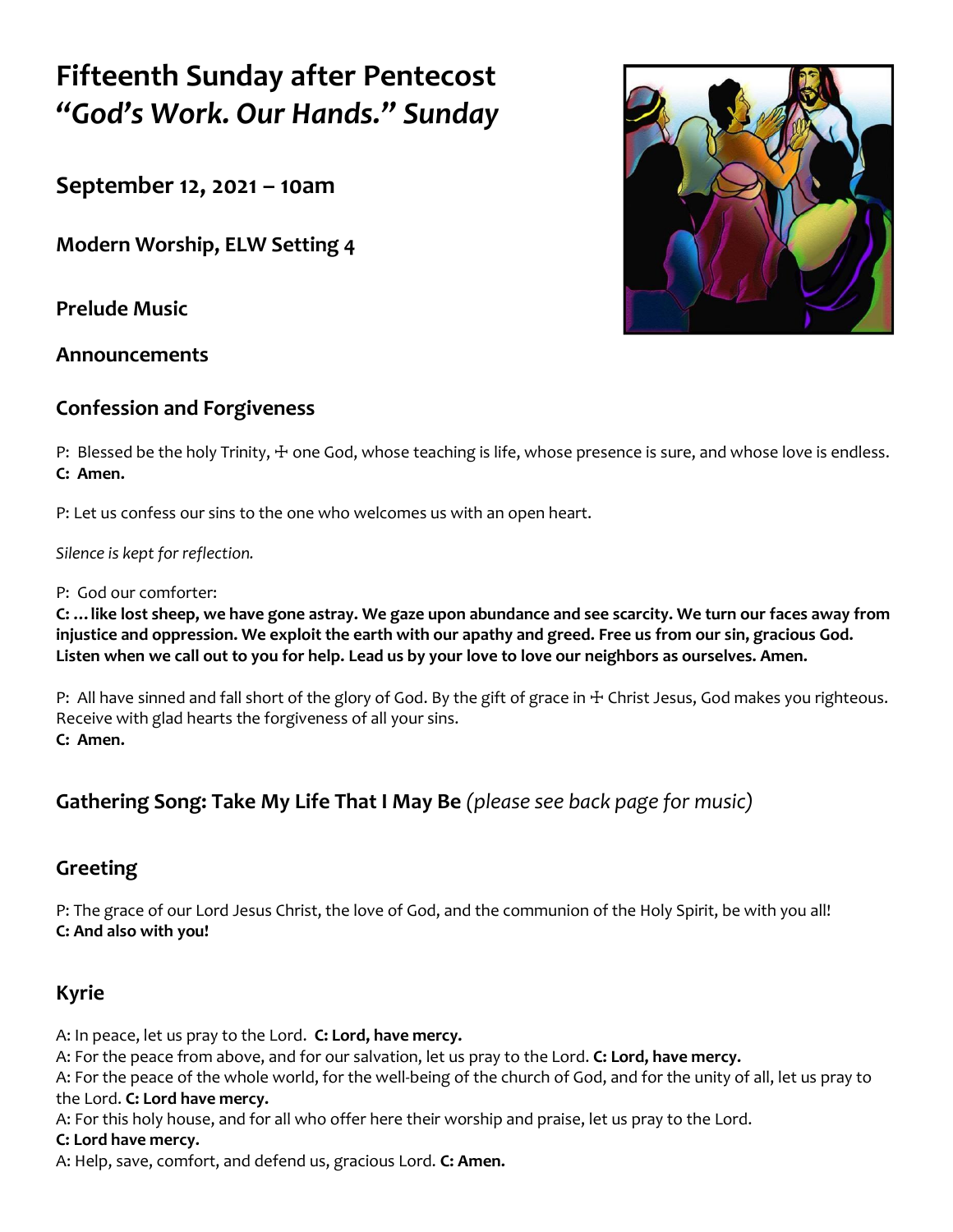## **Prayer of the Day**

A: Let us pray together,

**C: O God, through suffering and rejection you bring forth our salvation, and by the glory of the cross you transform our lives. Grant that for the sake of the gospel we may turn from the lure of evil, take up our cross, and follow your Son, Jesus Christ, our Savior and Lord. Amen.**

## **First Reading: Isaiah 50:4-9a**

*The image of the servant of the Lord is one of the notable motifs in the book of Isaiah. Today's reading describes the mission of the servant, whom early Christians associated with Jesus. Like Jesus, the servant does not strike back at his detractors but trusts in God's steadfast love.*

<sup>4</sup>The Lord God has given me the tongue of a teacher, that I may know how to sustain the weary with a word. Morning by morning he wakens—wakens my ear to listen as those who are taught. <sup>5</sup>The Lord God has opened my ear, and I was not rebellious, I did not turn backward. <sup>6</sup>I gave my back to those who struck me, and my cheeks to those who pulled out the beard; I did not hide my face from insult and spitting. <sup>7</sup>The Lord God helps me; therefore I have not been disgraced; therefore I have set my face like flint, and I know that I shall not be put to shame; <sup>8</sup>he who vindicates me is near. Who will contend with me? Let us stand up together. Who are my adversaries? Let them confront me. <sup>9a</sup>It is the Lord God who helps me; who will declare me guilty?

L: The Word of the Lord

**C: Thanks be to God**

## **Psalm: Psalm 116:1-9**

1 I love the Lord, who has heard my voice, and listened to my supplication, **2 for the Lord has given ear to me whenever I called.**

<sup>3</sup>The cords of death entangled me; the anguish of the grave came upon me; I came to grief and sorrow. **<sup>4</sup>Then I called upon the name of the Lord: "O Lord, I pray you, <sup>|</sup> save my life."**

<sup>5</sup>Gracious is the Lord and righteous; our God is full of compassion. **<sup>6</sup>The Lord watches over the innocent; I was brought low, and God saved me.**

<sup>7</sup>Turn again to your rest, O my soul. for the Lord has dealt well with you. **<sup>8</sup>For you have rescued my life from death, my eyes from tears, and my feet from stumbling;**

9 I will walk in the presence of the Lord in the land of the living.

## **Gospel Acclamation: Allelu** *Repp*

Allelu! Allelu! Ev'rybody sing, "Allelu!" For the Lord has risen, it is true. Ev'rybody sing, "Allelu!"

**(Sing Twice)**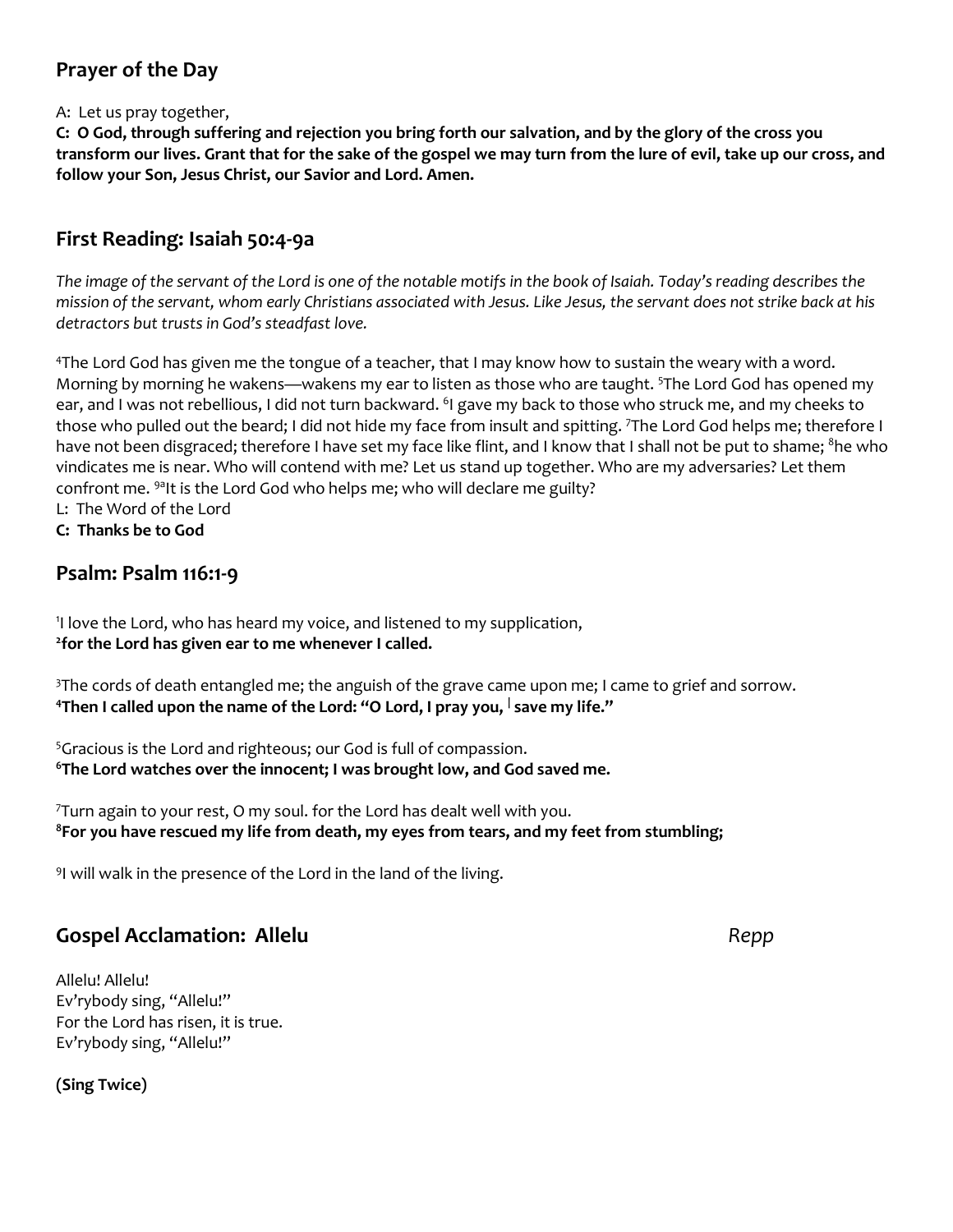## **Gospel: Mark 8:27-38**

*This story provides the turning point in Mark's gospel. Peter is the first human being in the narrative to acknowledge Jesus as the Messiah, but he cannot accept that as the Messiah Jesus will have to suffer. Moreover, Jesus issues a strong challenge to all by connecting discipleship and the cross.*

#### P: A reading from… **C: Glory to You, O Lord.**

<sup>27</sup> Jesus went on with his disciples to the villages of Caesarea Philippi; and on the way he asked his disciples, "Who do people say that I am?" <sup>28</sup>And they answered him, "John the Baptist; and others, Elijah; and still others, one of the prophets." <sup>29</sup>He asked them, "But who do you say that I am?" Peter answered him, "You are the Messiah." <sup>30</sup>And he sternly ordered them not to tell anyone about him.

<sup>31</sup>Then he began to teach them that the Son of Man must undergo great suffering, and be rejected by the elders, the chief priests, and the scribes, and be killed, and after three days rise again. <sup>32</sup>He said all this quite openly. And Peter took him aside and began to rebuke him. <sup>33</sup>But turning and looking at his disciples, he rebuked Peter and said, "Get behind me, Satan! For you are setting your mind not on divine things but on human things."

<sup>34</sup>He called the crowd with his disciples, and said to them, "If any want to become my followers, let them deny themselves and take up their cross and follow me. <sup>35</sup>For those who want to save their life will lose it, and those who lose their life for my sake, and for the sake of the gospel, will save it.  $36$  For what will it profit them to gain the whole world and forfeit their life? <sup>37</sup>Indeed, what can they give in return for their life? <sup>38</sup>Those who are ashamed of me and of my words in this adulterous and sinful generation, of them the Son of Man will also be ashamed when he comes in the glory of his Father with the holy angels."

P: The Gospel of the Lord. **C: Praise to you, O Christ.**

## **Sermon – Pastor Paul**

## **Song of the Day: Your Grace Finds Me**

It's there in the newborn cry, there in the light of every sunrise, there in the shadows of this life: Your great grace. It's there on the mountain top, there in the ev'ry day and the mundane, there in the sorrow and the dancing: Your great grace, O such grace.

From the creation to the cross, there from the cross into eternity Your grace finds me, yes, Your grace finds me.

It's there on a wedding day, there in the weeping by the graveside, there in the very breath we breathe: Your great grace.

The same for the rich and poor, the same for the saint and for the sinner, enough for this whole wide world: Your great grace, O such grace.

From the creation to the cross, there from the cross into eternity Your grace finds me, yes, Your grace finds me. There, in the darkest night of the soul, there in the sweetest songs of victory, Your grace finds me, yes, Your grace finds me.

Your great grace, O such grace. Your great grace, O such grace. The same for the rich and poor, the same for the saint and for the sinner,

Enough for this whole wide world: Your great grace, O such grace. Oh, oh, oh, oh, oh, oh, oh, oh.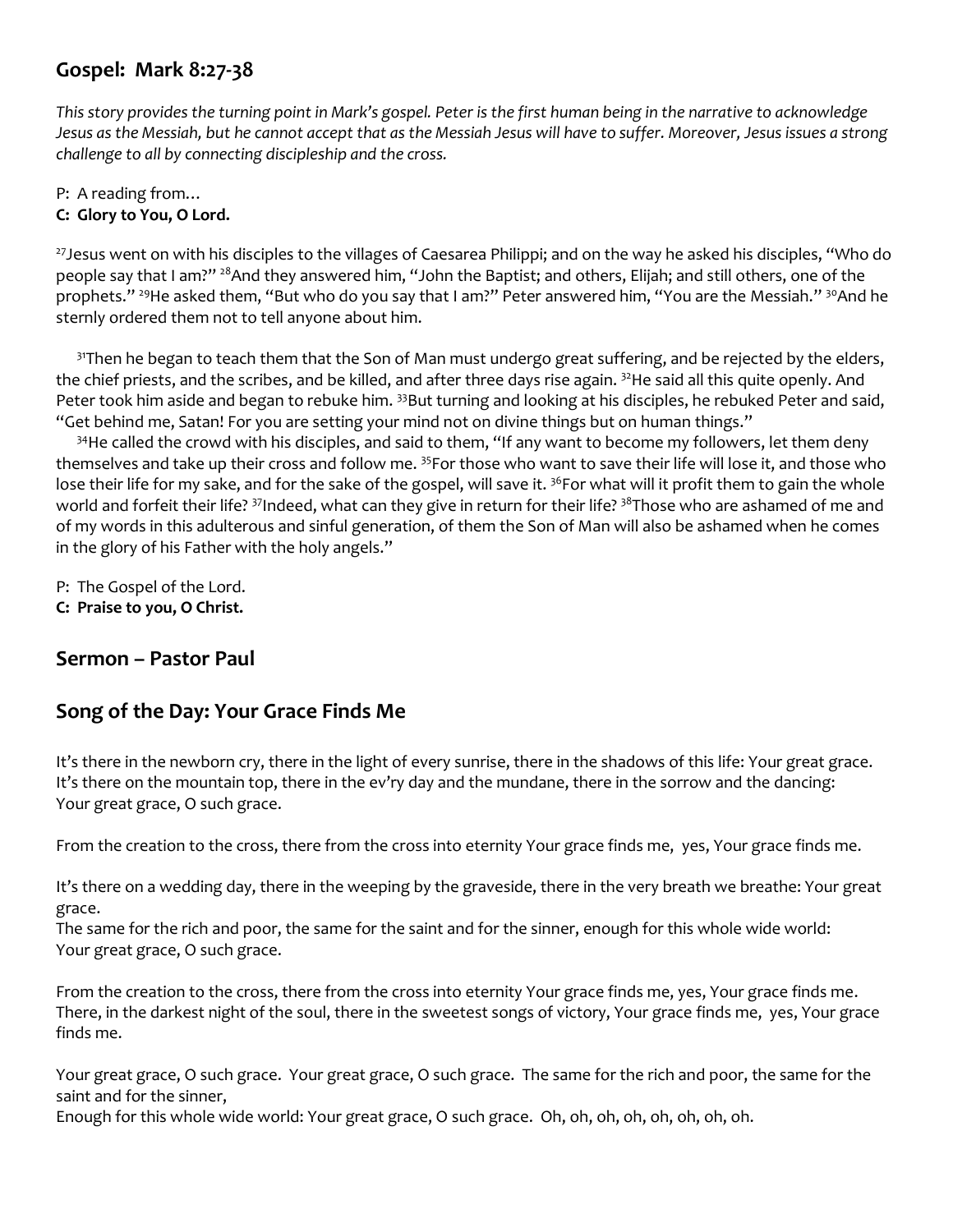So I'm breathing in Your grace and breathing out Your praise. I'm breathing in Your grace. Forever, I'll be: breathing in Your grace and breathing out Your praise. I'm breathing in Your grace. Forever, I'll be: Breathing in Your grace and breathing out Your praise. I'm breathing in Your grace. Forever, I'll be: Breathing in Your grace and breathing out Your praise. I'm breathing in Your grace. Forever, God, forever, God!

It's the same for the saint and the sinner. It's enough for this whole wide world! Yes, Your grace finds me, yes, Your grace finds me.

**Installation of Church Council** *(please see back page)*

## **Apostles Creed**

**I believe in God, the Father almighty, creator of Heaven and earth.** 

**I believe in Jesus Christ, God's only Son, our Lord, who was conceived by the Holy Spirit, born of the virgin Mary, suffered under Pontius Pilate, was crucified, died, and was buried; he descended to the dead. On the third day he rose again; he ascended into heaven, he is seated at the right hand of the Father, and he will come to judge the living and the dead.**

**I believe in the Holy Spirit, the holy catholic church, the communion of saints, the forgiveness of sins, the resurrection of the body, and the life everlasting. Amen.**

## **Prayers of the Church / Sign of the Peace**

## **Offering**

## **Offering Prayer**

#### A: Let us pray.

**C: God of abundance, you cause streams to break forth in the desert and manna to rain from the heavens. Accept the gifts you have first given us. Unite them with the offering of our lives to nourish the world you love so dearly; through Jesus Christ, our Savior and Lord. Amen.**

## **Words of Institution**

#### **Lord's Prayer**

**Our Father, who art in heaven, hallowed be thy name, thy kingdom come, thy will be done, on earth as it is in heaven. Give us this day our daily bread; and forgive us our trespasses, as we forgive those who trespass against us; and lead us not into temptation, but deliver us from evil. For thine is the kingdom, and the power, and the glory, forever and ever. Amen.**

#### **Communion**

#### **Communion Songs:**

**Eat This Bread** *(please see back page for music)* **Will You Come and Follow Me** *(please see back page for music)*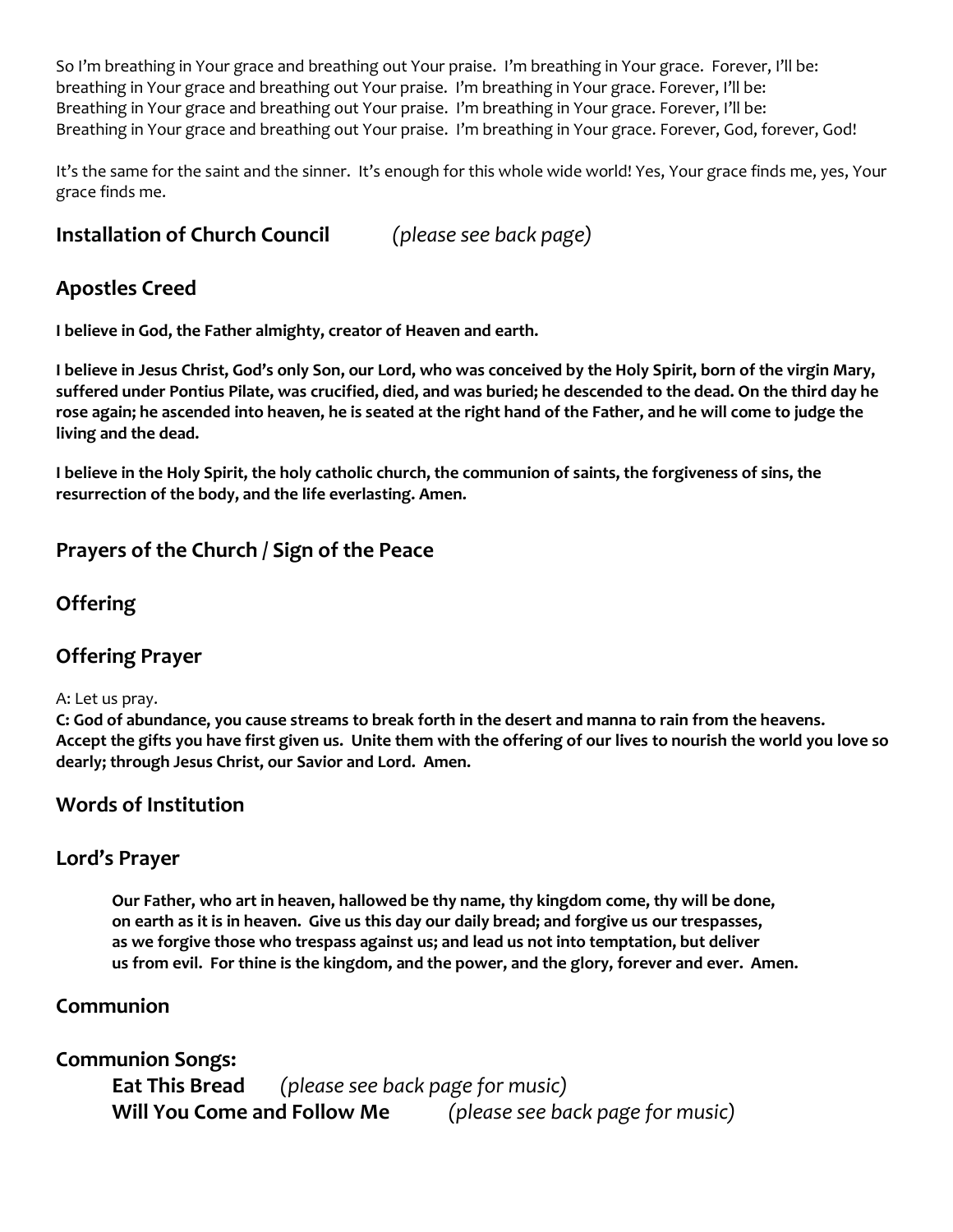## **Final Blessing**

P: People of God, you are Christ's body, bringing new life to a suffering world. The holy Trinity,  $\pm$  one God, bless you now and forever.

## **Sending Song: I Will Follow**

Where You go, I'll go; where You stay, I'll stay; when You move, I'll move. I will follow.

Oh, oh, oh.

All Your ways are good, all Your ways are sure; I will trust in You alone. Higher than my sight, high above my life; I will trust in You alone.

Where You go, I'll go; where You stay, I'll stay; when You move, I'll move. I will follow You. Whom You love, I'll love; How You serve, I'll serve; If this life I lose, I will follow You, yeah. I will follow You, yeah.

Light into the world, Light into my life – I will live for You alone. You're the One I seek, knowing I will find all I need in You alone. In You alone.

Where You go, I'll go; where You stay, I'll stay; when You move, I'll move. I will follow You. Whom You love, I'll love, How You serve, I'll serve; If this life I lose, I will follow You, yeah. I will follow You, yeah.

In You, there's life everlasting. In You, there's freedom for my soul. In You, there's joy, unending joy; and I will follow.

Where You go, I'll go; where You stay, I'll stay; when You move, I'll move. I will follow You. Whom You love, I'll love, how You serve, I'll serve; if this life I lose, I will follow. Where You go, I'll go; where You stay, I'll stay; when You move, I'll move. I will follow You. Whom You love, I'll love, how You serve, I'll serve; if this life I lose, I will follow You, yeah.

I will follow You, yeah. I will follow You. I will follow you, yeah.

## **Dismissal**

A: Go in peace. The living Word dwells in you. **C: Thanks be to God.**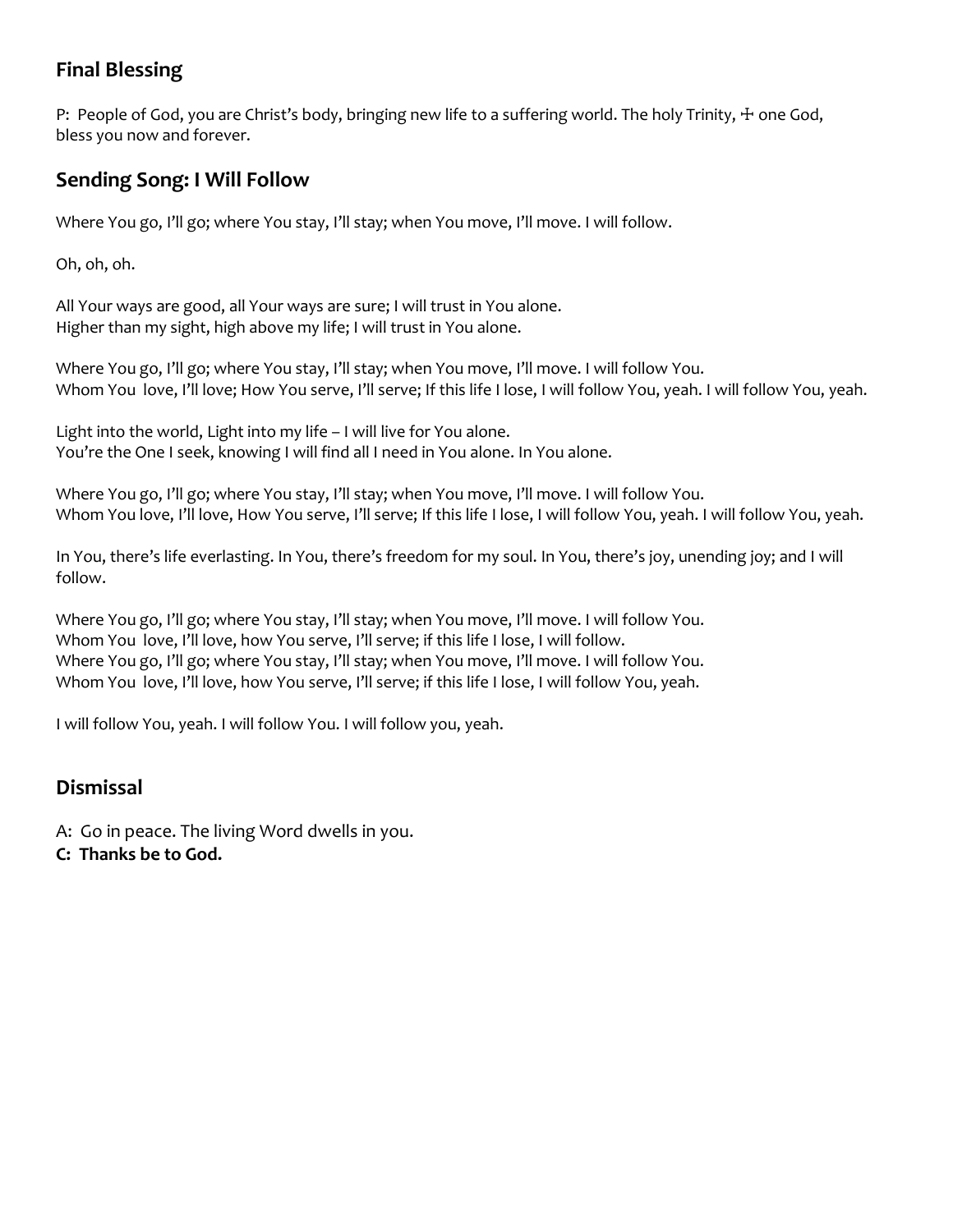#### Installation of 2021/2022 Church Council of Bethlehem Lutheran Church\*

P: The following people have been elected or appointed to positions of leadership on Church Council:

President: Mark McPherson Vice President/Personnel: Maureen Bauer Secretary: Gail Goldsmith Treasurer/Christian Ed: Leonard Graf Financial Secretary: Jim Monroe Christian Care: Jim Hinds Y2A: Paul Wiermerslage Fellowship: Laura Hahn Membership/Evangelism: Cindy Monroe Worship & Music: Denice Bossardet Stewardship: Scott Farley

P: We give thanks for their willingness to serve. In baptism we are welcomed into the body of Christ and sent to share in the mission of God; we rejoice now that these sisters and brothers will lead us in common life and our mutual mission as a congregation.

P: A reading from First Corinthians: There are varieties of gifts, but the same Spirit; and there are varieties of services, but the same Lord; and there are varieties of activities, but it is the same God who activates all of them in everyone. To each is given the manifestation of the Spirit for the common good. (1 Cor. 12:4-7)

P: You have been elected to position of leadership and trust in this congregation.

You are to see that the words and deeds of this household of faith bear witness to God, who gathers us into one together with the whole church.

You are to seek to involve all members of this congregation in worship, learning, witness, service, and support, so that the mission of Christ is carried out in this congregation, in the wider church, in this community, and in the whole world.

You are to be faithful in your specific area of serving, that the Spirit who empowers you may be glorified.

You are to be examples of faith active in love, fostering peace, harmony, and mutual understanding in this congregation.

The presiding minister addresses those being installed P: On behalf of your sisters and brothers in Christ, I ask you: Will you accept and faithfully carry out the duties of the offices to which you have been elected? Response: I will, and I ask God to help me.

Congregation stands. The presiding minister addresses the congregation P: People of God, I ask you: Will you support these, your elected leaders, and will you share in the mutual ministry that Christ has given to all who are baptized? C: We will, and we ask God to help us.

P: I now declare you installed as officers and council members of this congregation. Almighty God bless you, and direct your days and deeds in peace, that you may be faithful servants of Christ. C: Amen

\*Evangelical Lutheran Worship Occasional Services for the Assembly, pages 98-99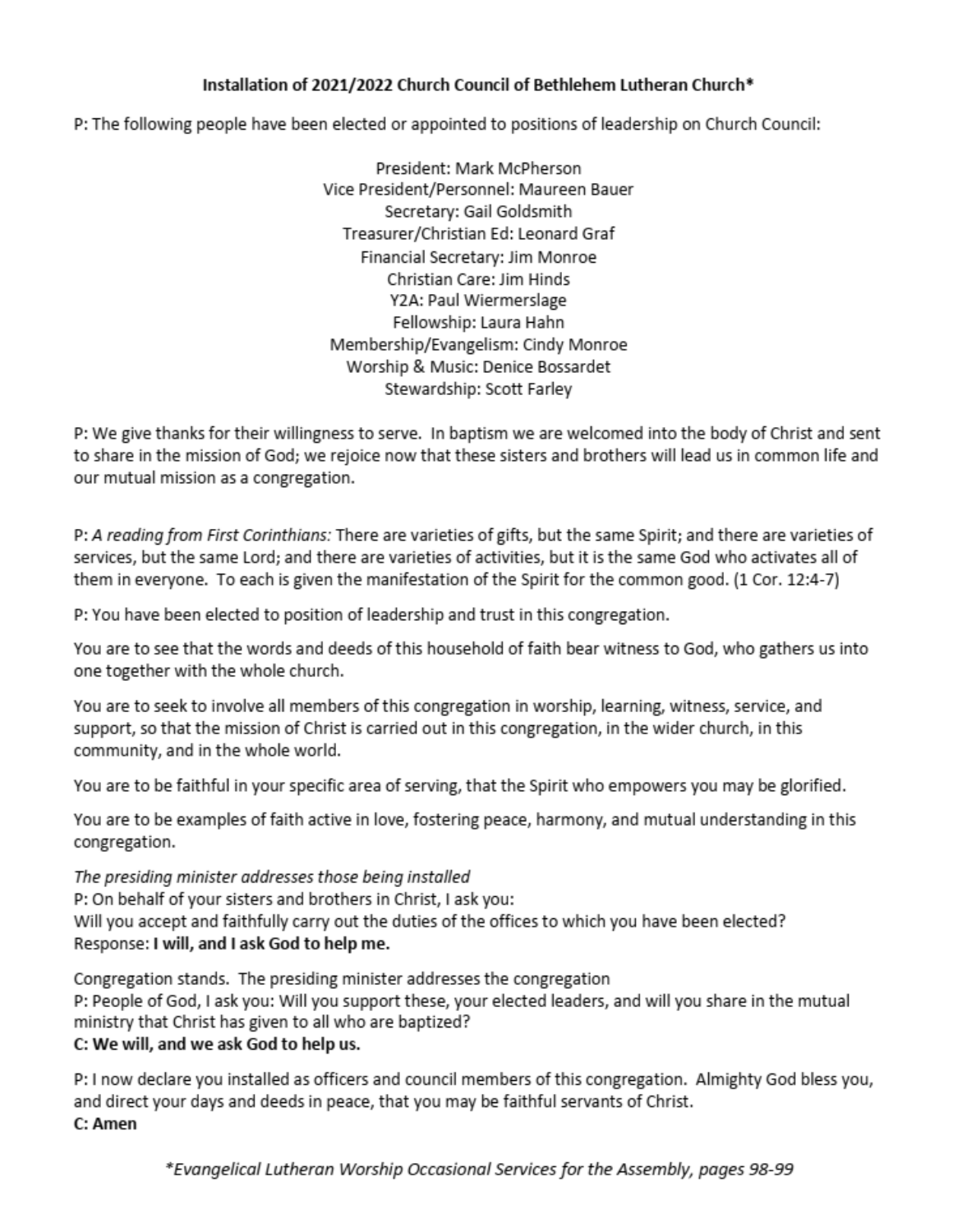VOCATION, MINISTRY



Music @ 1999 Augsburg Fortress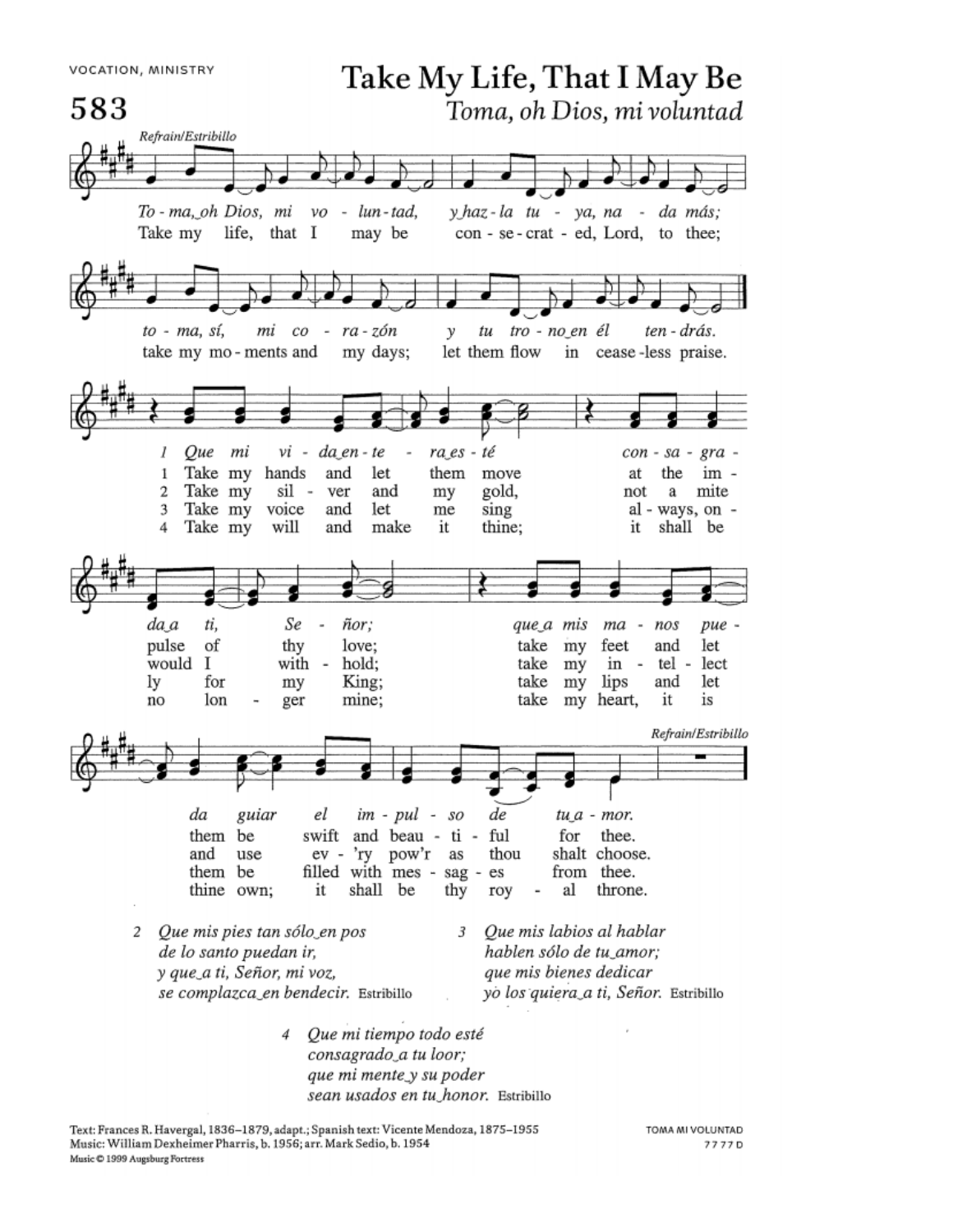HOLY COMMUNION



Music: Jacques Berthier, 1923-1994 Text and music © 1984 Les Presses de Taizé, admin. GIA Publications, Inc. Irregular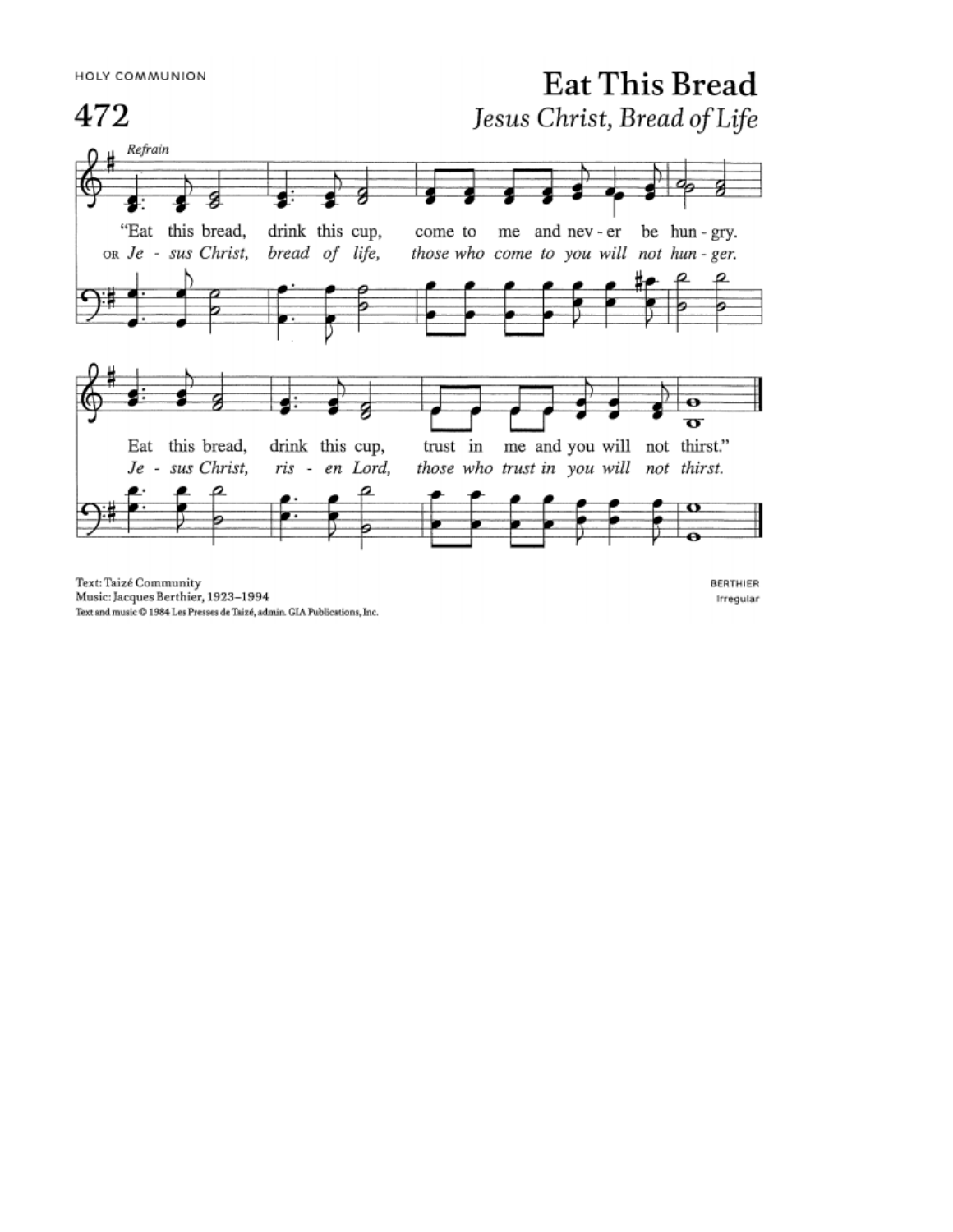798

## Will You Come and Follow Me The Summons



Text: John L. Bell, b. 1949 Music: Scottish traditional

Text @ 1987 Iona Community, admin. GIA Publications, Inc.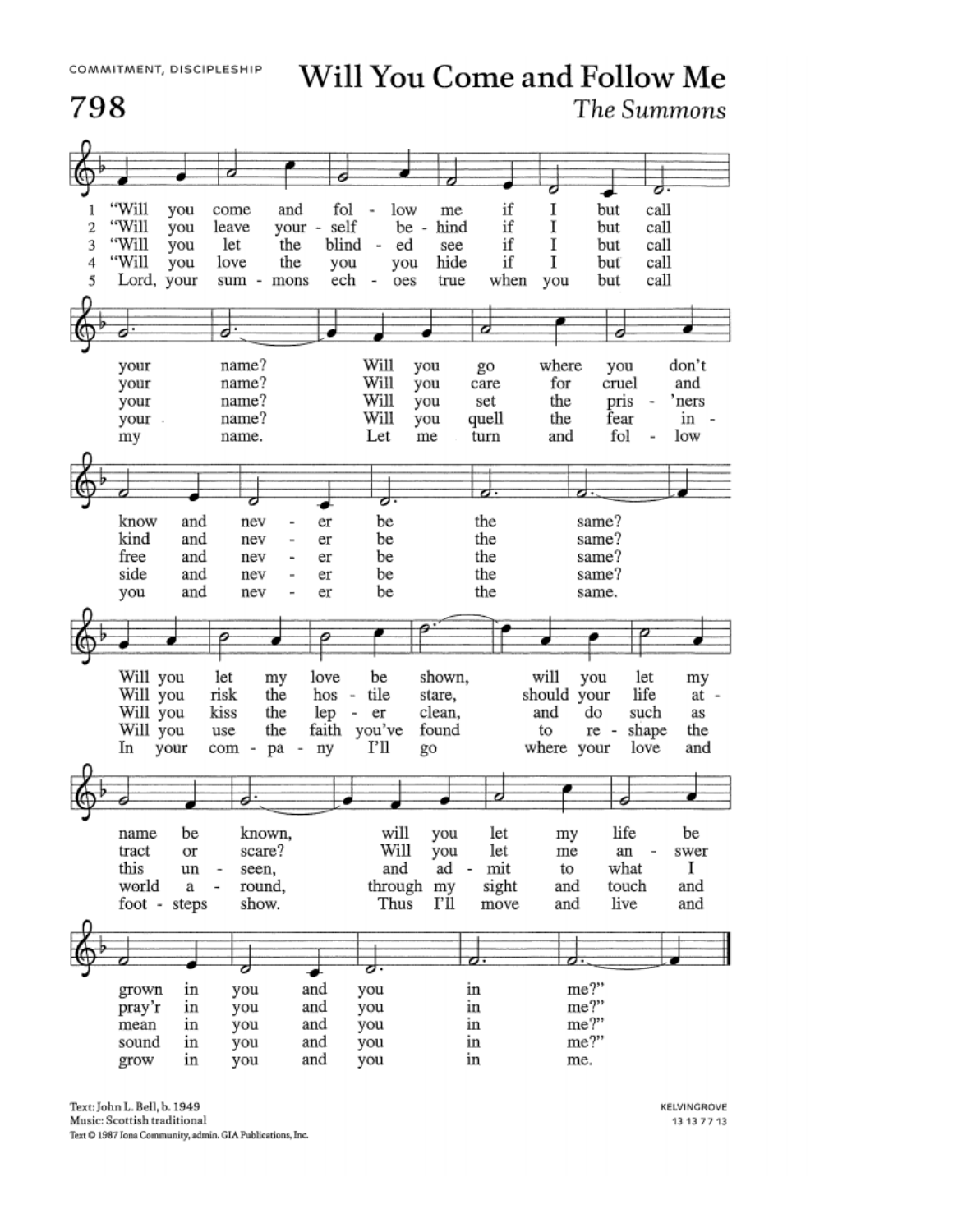

1050 Peninsula Drive Traverse City, MI 49686 (231) 947-9880 **[www.bethlehemtc.org](http://www.bethlehemtc.org/)**

# **September 12, 2021**

# **God's Work. Our Hands.**

## **HAPPY BIRTHDAY**

9/15—Cynthia Cuba 9/16—Meghan Denton 9/16—Jan Stretlien

9/18—Katie Pierce 9/19—Nancy Ammann

**Bethlehem has discontinued the sign-in process for contact tracing. Masks will continue to be optional for vaccinated persons, but required for non-vaccinated persons.**

#### **Please note that the new Building and Office Hours are: 9:00am – 2:30pm, Monday – Thursday.**

**Please consider signing up for Altar Flowers for a Sunday service.** You may use the sign-up poster in the Narthex by signing on the date you request. Then fill out a pink slip with the necessary information and place it and a check for \$40 (payable to Bethlehem Lutheran Church or BLC) in the Administration Assistant's mailbox near the church office entrance or in the offering plate. You may select either "in honor" or "in memory" or "to celebrate". If someone has already signed on the date you would like, feel free to add your name – we welcome more than one on a Sunday.

**Today's altar flowers are donated by:** *Kate Holtfreter in memory of her mother.*

**Celebrate a new child in your life with a rose on the baptismal font!** Cost \$10.00 per rose. Contact Barbara Oster at beo6475@yahoo.com or (231) 668—7038.

**The Wednesday morning bible study of Matthew will resume on September 15th (9-11am).** All are welcome. Bring your own bible. We read the bible and then talk about what we read. We say a prayer for any needs that are shared. Come. Join a fellowship. Leader is Barbara Graf.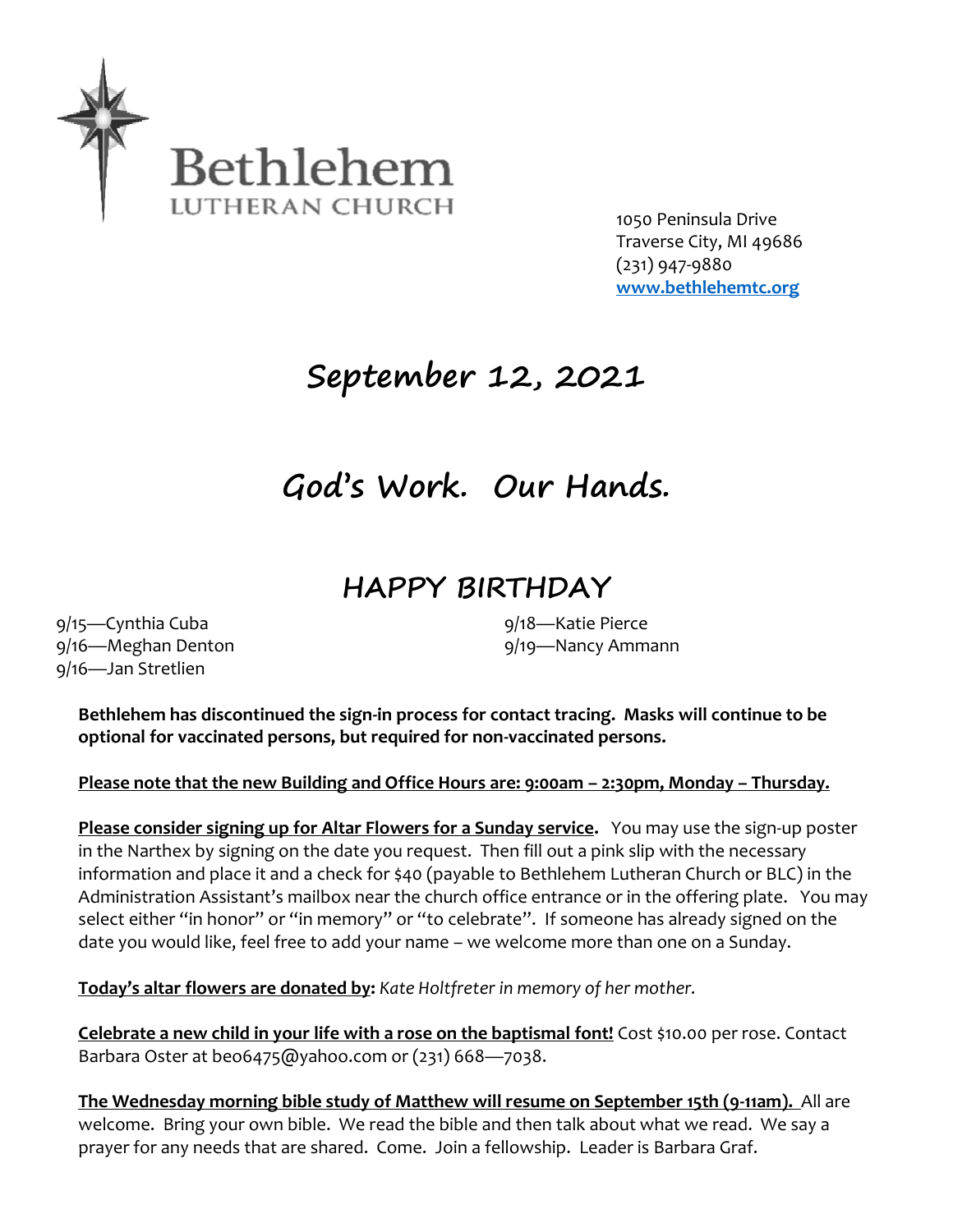#### **Today is God's Work. Our Hands. Sunday a special day in the life of our church, so please join us if at all possible:**

\*Installation of council members for 2021-2022

\*Dedication of Sacred Grounds on east side of building

\*outdoor ice cream social after the service to which members of the surrounding area have been invited

\*Start-up of BLC 24/7 Food Pantry**--**please consider bringing a staple food item in appreciation for the ice cream treat

Our thanks to Thrivent financial for the grant to sponsor our outreach to the community for the Ice cream social in addition to the Trapp family grant which allowed for the building of the pantry and will assist with providing food.

**Our September youth events will join forces this month to help care for the earth by planting wildflowers along the Boardman River. This all ages youth event will take place on Saturday, September 18th from 9am - 11am at Beaver Pond Trailhead, off Cass Road across from Jack's Landing.** We will provide milk and donuts for the kids and coffee and donuts for adults along with all the plants and tools necessary to help us get the job done. Please consider bringing sturdy shoes (rubber boots are not necessary, but nice depending on the weather) and remember to dress for the weather, we will shoot to plant rain or shine! This is a great way for us to show our support for creation while helping care for a wonderful local resource. Please RSVP to Paul Wiemerslage (paul.w@ausable.org or call/text 612-210-3135).

**Attention Bethlehem families: Sunday school is moving to a new time!** We invite your little ones to join us for a special time of worship and learning to take place during regular service this fall. Children will be dismissed for Sunday school during service before the Gospel. This change in timing will begin Sunday, September 19th and will continue for a trial period until November 21st. We are optimistic that this change will result in increased participation by current members and new or visiting families.

**The BLC community pantry has been the wish of a BLC member who chooses to remain** 

**anonymous.** Through his gentle coaxing your current council decided that the time was right for BLC to have its own pantry due to its unique location. A sturdy cupboard has been purchased, assembled and placed outside the kitchen door thru a grant from the Trapp family. Funds will also be used from this grant to supplement what we as members of the congregation provide as donations to the pantry. There will also be some funds used from a Thrivent grant to provide staples for the pantry. You are encouraged (but not required) to bring a canned good or nonperishable item to the Ice Cream Social. Thanks to Scott and Lisa Schlagel and Cindy and Jim Monroe for leading this project. Contact them with any questions.

**If you would like to give a gift to Annie Slabaugh for her new son, Caleb, gift cards would be a great choice.** Annie and Trent really like Target or a website called buybuybaby.com (can use Bed Bath and Beyond gift cards). If you would like to drop off your gift in the church office, we will see that she receives it.

**Y2A News:** Our next fundraiser, a Chili CookOff, was planned for October 31st. Council had this event on their agenda in August, and they determined the Chili CookOff be cancelled. Hopefully, things will improve in the future, and we will still be able to hold this popular event.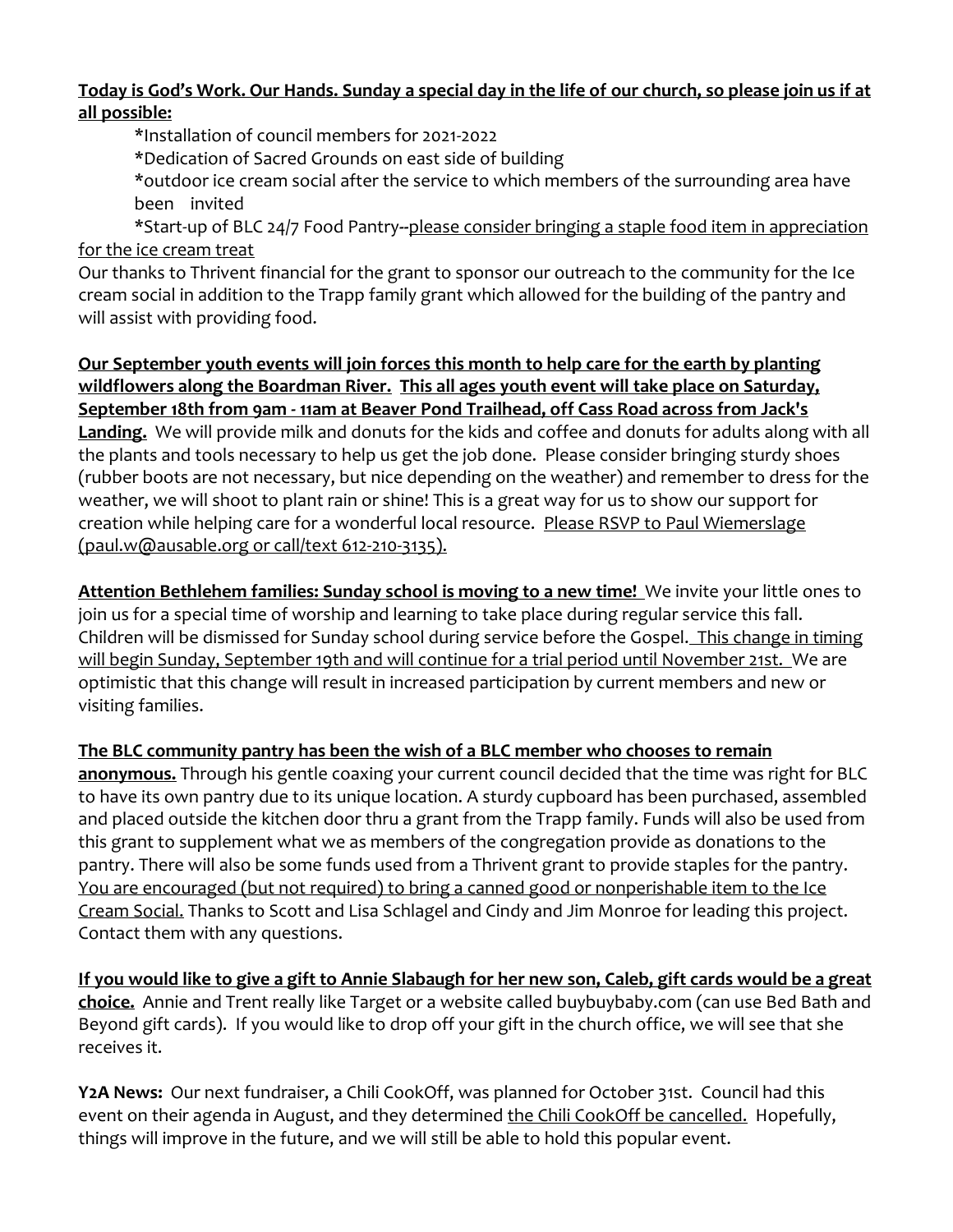**Pecans are coming! Pecans are coming!** The Worship and Music committee will sell the popular Schermer pecans again this Fall. Instead of having a table set up inside the church, we will take orders for Dark Chocolate Pecans, Caramel Cluster Pecans and Cinnamon Glazed Pecans. We will be trying something this year: There were a few requests for the Plain Pecans which we had tried to sell a few years ago. Since we were unable to sell the entire case of 24, we did not order again. But this year, if we can get orders of at least 15 bags of the case, we will order again. The plain are great for baking or roasting. They do freeze well. The \$12 bags are perfect for holiday or hostess gifts or just plain munching. We will be ordering the first week of October for delivery at the end of October/early November. Make your list of who you need gifts for and please contact Barbara Oster (231-668-7038 or beo6475@yahoo.com) by October 3rd.

**BLC's Art & Craft Show has returned for 2021.** Mark your calendar for Nov. 6th. The show will feature 50 local & original handcrafted artists and crafters.

**The newest Living Lutheran magazine** can be picked up at the welcome table on Sunday mornings, from the STAR box below the outside mailbox, or during parking lot communion.

**The September issue of the STAR is ready!** Feel free to check online at www.bethlehemtc.org < About Us > "The Online Bethlehem Star" or type this URL to get these directly: [http://www.bethlehemtc.org/the-bethlehem-star-newsletter.](http://www.bethlehemtc.org/the-bethlehem-star-newsletter)

**BLC Book club continues to meet the 4th Tues of the month at 5:30 on ZOOM.** There is a change for the book for this month. It will be "Educated" by Westover. The book bag was available from the library so there are copies in a plastic bin outside the front door of church. There are additional copies so if you need one, or want to be added to the ZOOM List contact Cindy Monroe at [Cmonroe@chartermi.net.](mailto:Cmonroe@chartermi.net)

**The outdoor "Shooting STAR Dispenser" at BLC is now full** with several paper publications, including the September STAR and the current week's worship folder/bulletin. If you would like a copy of a DVD, please contact the church and one will be produced for you.

**"Zoom Book Study"** is taking a summer break and will start up again in the Fall. Look for details then to join the group.

**A big thank you** to all who turned in their Olesons' receipts to Bethlehem. We just received a check from them for \$179.90. So far this year, we have received \$435.52 total from Olesons' receipts. Please continue to turn in your Olesons' receipts to Bethlehem. Thanks again.

**Our blog is undergoing a revamp and will be named "Paths of Hope".** Be on the lookout soon for more detailed information.

**Bethlehem sends weekly emails directly to your inbox with important announcements and information!** If you are not getting them for any reason or if you have something you'd like to have added please reach out to Annie at [annie.slabaugh@bethlehemtc.org.](mailto:annie.slabaugh@bethlehemtc.org)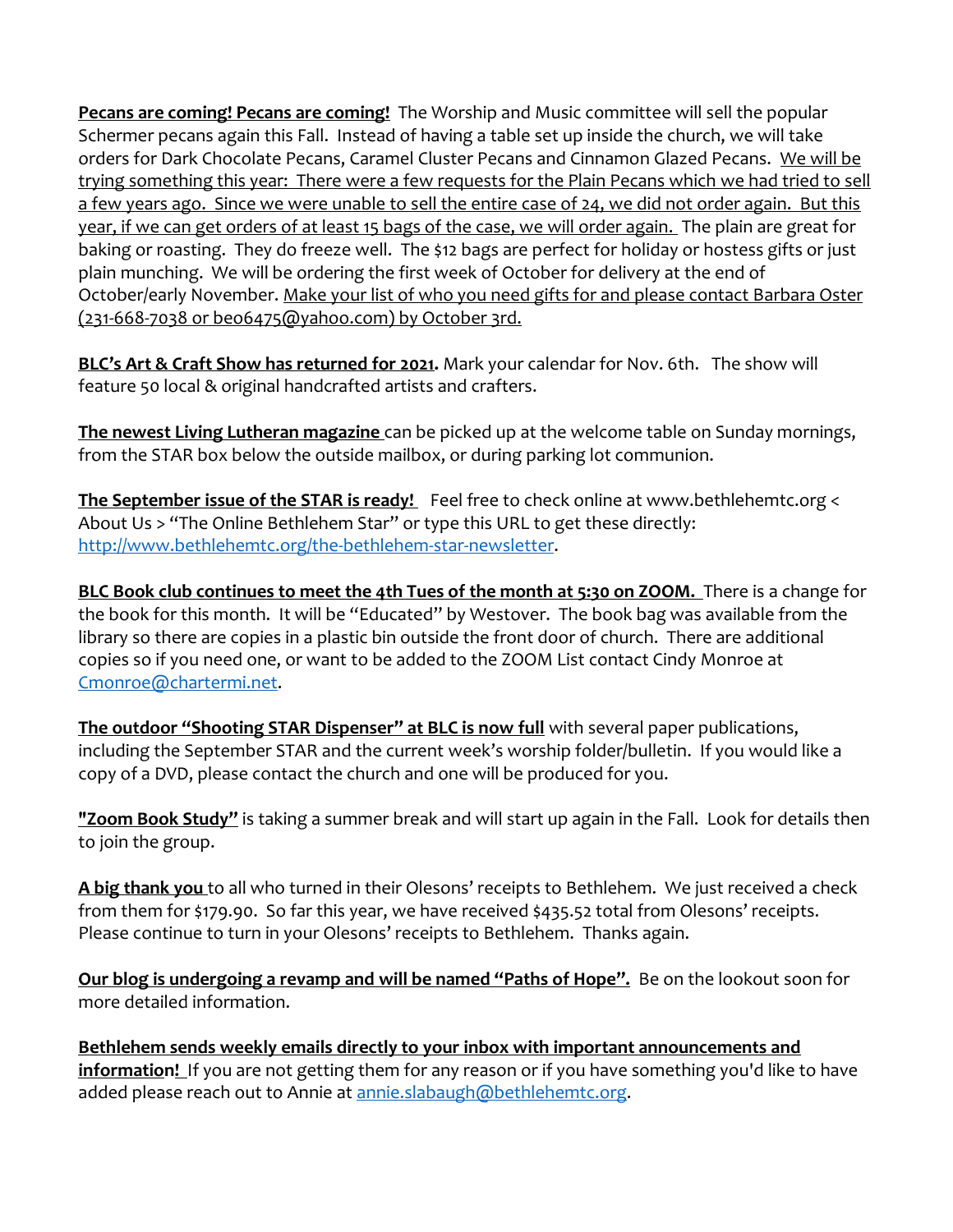**Have something important going on at Bethlehem that you'd like others to know about?** Maybe a Small Group? A Club Event? Feature it on the Screen Announcements and on our Facebook Events Page! If there is something you'd like featured or included for either Screen Announcements or Facebook Events please reach out to Annie at annie.slabaugh@bethlehemtc.org.

**The church calendar has returned below.** Please be sure to notify the office [\(admin@bethlehemtc.org](mailto:admin@bethlehemtc.org) or 231-947-9880) to be sure that your group is on the calendar.

#### **CALENDAR**

#### **Sunday, September 12**

10:00am – Worship 11:00am – God's work. Our Hands activities (please see in the bulletin more information) *\*Schedule correction: the Confirmation meeting for parents and students will now be Sunday 9/19 at 1pm*

#### **Monday, September 13**

10:00am—Baby Pantry – Reorganization (FH) 4:00pm—Drive My Way (FH) 5:00pm—Finance Committee (CR) 6:00pm—Drive My Way (FH)

#### **Tuesday, September 14**

9:00am—LWR Quilters (FH) 9:00am—Property Work Group 10:00am—Staff Meeting (CR) 12:00pm—Sarah Circle (FH) 1:00pm—Ruth Circle (FH) 4:00pm—Drive My Way (FH) 4:30pm—Executive Committee (CR) 6:00pm—Drive My Way (FH) 6:00pm—Y2A Meeting (GS)

#### **Wednesday, September 15**

#### *Bulletin articles due*

9:00am—Bible Study (YR) 4:00pm—Drive My Way (FH) 6:00pm—Drive My Way (FH) 7:30pm—Choir Rehearsal (Sanctuary)

#### **Thursday, September 16**

11:00am—Baby Pantry (FH) 4:00pm—Drive My Way (FH) 5:30pm—ACOA (LL)

**Friday, September 17** 4:00pm—Drive My Way (FH)

**Saturday, September 18**